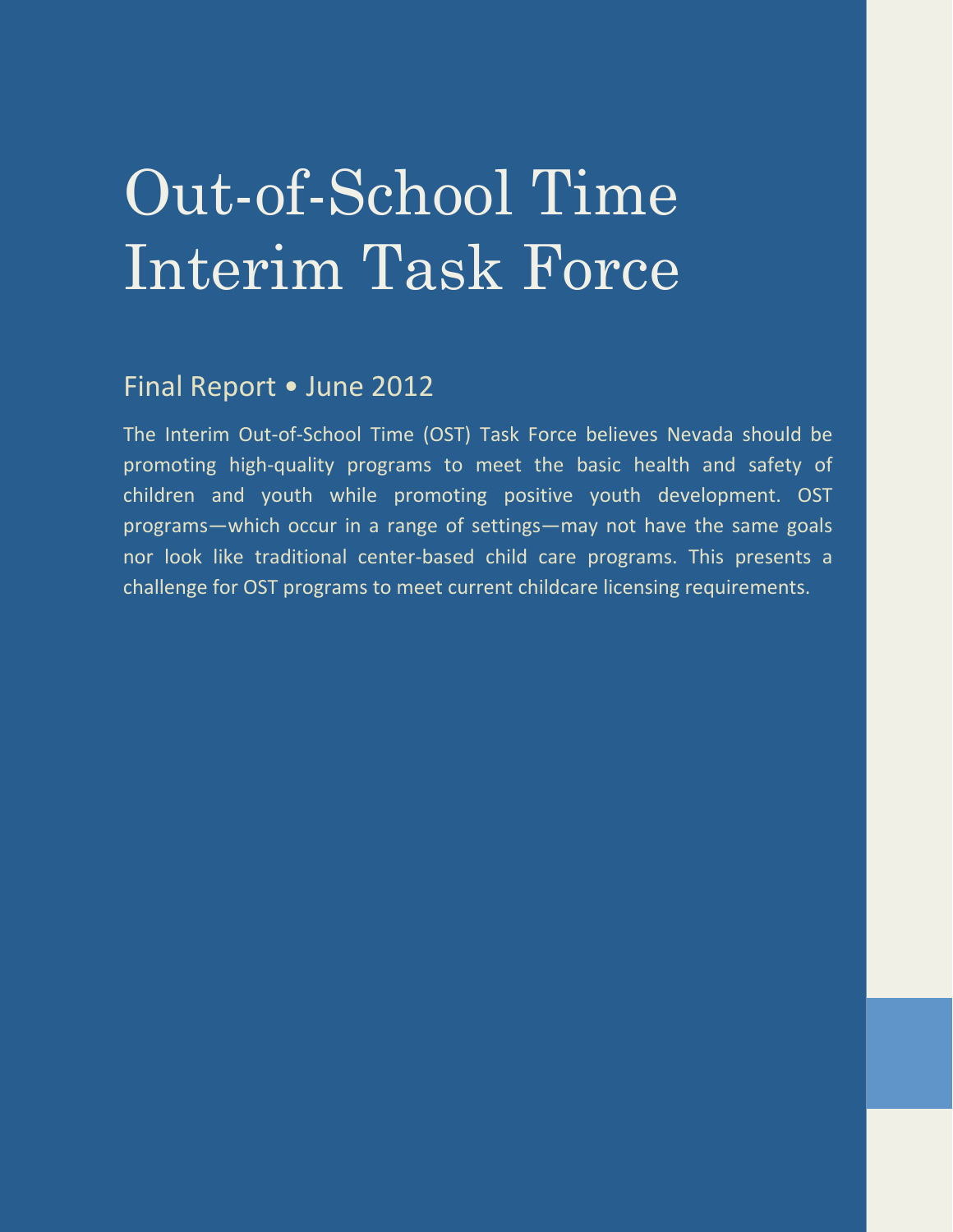# Recommendations for OST Programs

The OST Task Force has reviewed other state and national standards, as well as licensing regulations for school-age OST programs. The following are the Task Force recommendations for background checks, licensing, OST Quality Standards, pilot of OST Quality Standards, and an OST Quality Standard Committee, and an 18-month implementation timeline.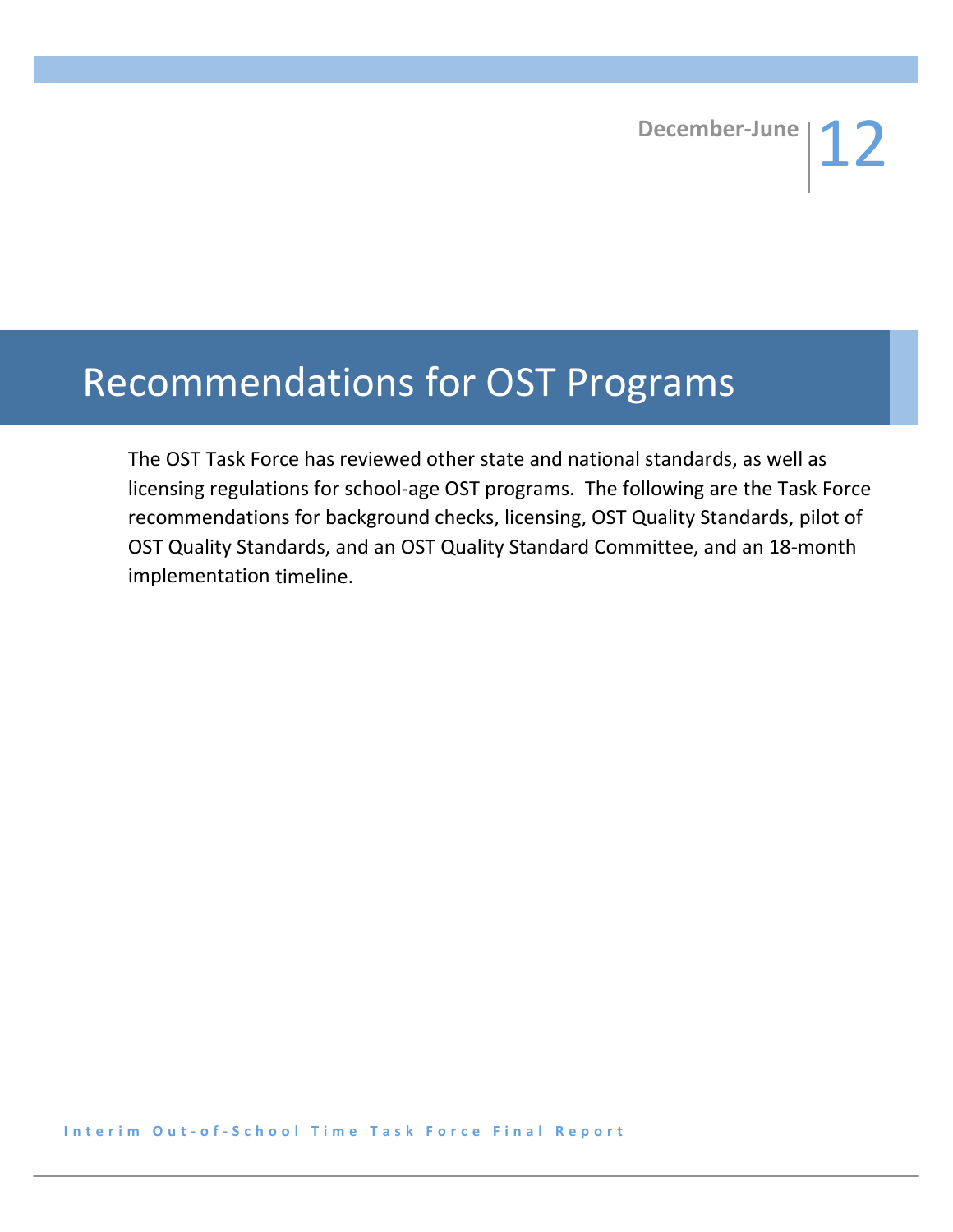# Out-of-School Time Task Force

# **Process**

The 2011 legislative passage of Assembly Bill 362 gave school-age out-ofschool time programs a temporary exemption from childcare licensing. In addition, an Interim Task Force was created to prescribe standards, make recommendation and implementation of the standards, make recommendations for a pilot program, and make recommendations concerning licensing of OST programs.

The members of the Task Force members reached out to those who they represented to seek input, attended meetings, and make recommendations. The Nevada Afterschool Network (NAN) supported the Child Care Licensing Unit to disseminate and gather feedback throughout the state regarding the information put forward by the OST Task Force. The OST Task Force meetings began in mid-December and were held approximately every three weeks. The meetings were open to the public and the public was asked many times for feedback regarding the recommendations. In addition, the Standards were located on the NAN website where the public could make comments and recommendations.

According to the Promising After-School Programs Study, a 2007 study of the effects of afterschool programs on nearly 3,000 lowincome students at 35 high-quality afterschool programs across the nation, elementary school students who regularly attended the high-quality afterschool programs (alone or in combination with other activities) across two years demonstrated significant gains in standardized math test scores, compared to their peers who were routinely unsupervised during afterschool hours (2007).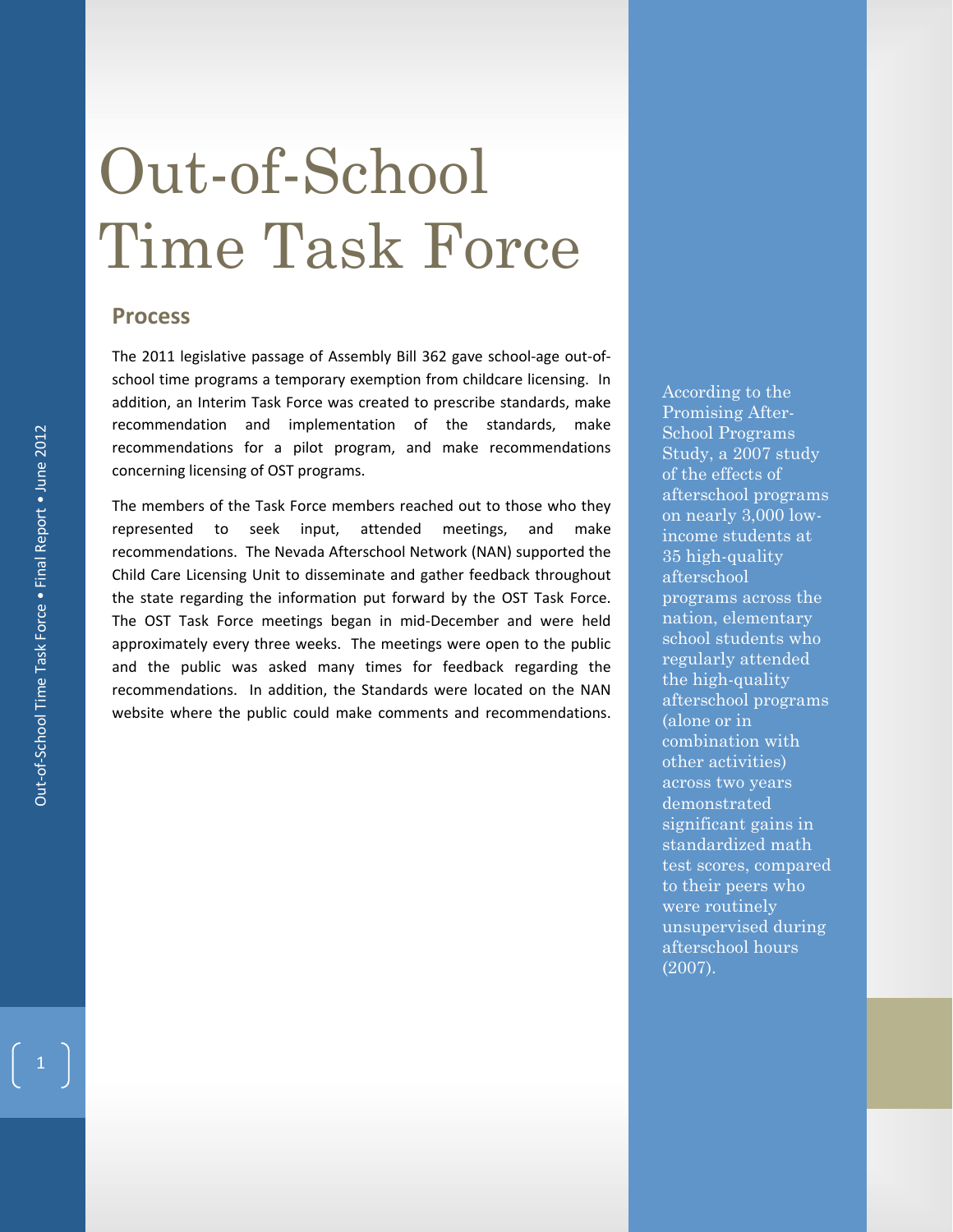# **Task-Force Members & Meeting Attendance**

State Child Care Licensing Unit

- ! Representatives included: Melissa Faul, Latisha Brown and/or Nicole Nichol
- Attended 10 of 10 meetings

Local Government Agencies attended

- ! Representative Molly Walt, Nevada Association of Counties
- Attended 4 of 10 meetings

Nevada System of Higher Education! !

- ! Representative Magdalena Martinez, NSHE
- Attended 6 of 10 meetings

Public Schools in the State of Nevada

- ! Representative Denise Benson, Washoe County School District
- Attended 9 of 10 meetings

National nonprofit organization that provides services to children

- ! Beth Kolack, YMCA of Las Vegas (CHAIR of OST Task Force)
- Attended 10 of 10 meetings

Nonprofit organization that provides services to children

- $\bullet$  Julie Willis-Leon, I Have a Dream Foundation
- Attended 6 of 10 meetings

Private, for Profit Organization

- Matt Schrade, LVVWD School's Out Program
- Attended 9 of 10 meetings

Nonprofit organization that provides support to OST programs

- . Danielle Bowen or Jackie Reilly, Nevada Afterschool Network
- Attended 10 of 10 meetings

Agency that Provides resource and referrals to OST programs

- Jamie Burnett or Marty Elquist, The Children's Cabinet
- ! Jamie attended 1 of 8 meetings and Marty attended 2 of 2 meetings

Faith Based Organization that provides services to children

- Reverend Robert Fowler
- Attended 0 of 10 meetings

Parent members of school-age children

- Renee Caudill and Kelli Seals, Parents
- Renee attended 5 of 5 meetings and Kelli attended 7 of 10 meetings

#### *Other Participants!!*

Thank you to the individuals that participated at the meetings or made comments on the Nevada Afterschool Network website to give their feedback regarding the standards and recommendations.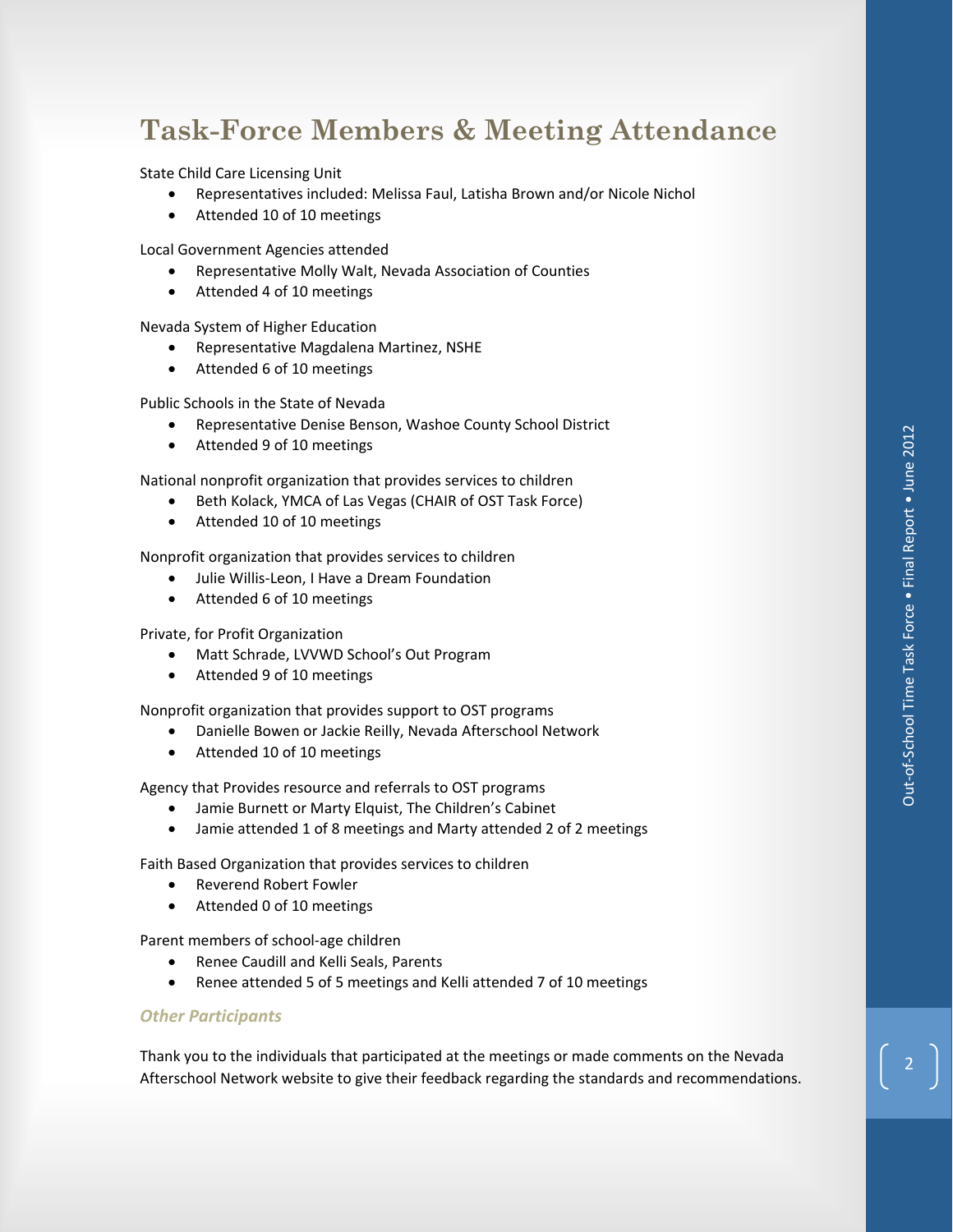Out-of-School Time Task Force . Final Report . June 2012 Out"of"School Time Task Force • Final Report • June 2012

- ! Jackie Reilly, University of Nevada Cooperative Extension
- ! Maureen Avery, Creative Kids Learning Center
- **•** Carol Levins, Creative Kids Learning Center
- **.** Shauna Nelson, City of Sparks Parks and Recreation
- . Rick Stevens, Boys & Girls Club of Truckee Meadows
- Kathy Ambrosio
- . Paula Berkely, Food Bank of Northern Nevada
- Mrs. Mead
- Xanie Gann, City of Henderson
- . Nikki Reed, Children's Fitness Foundation
- ! Dulcinea Almazan, Boys & Girls Club of Las Vegas
- Alice LeDesma, Washoe County Child Care Licensing
- . Hal Hansen, Boys & Girls Club of Western Nevada
- Sally Ihmels, City of Henderson
- Regina Mullins, NELLIS
- Danielle Holmes, The Children's Cabinet
- ! Kaylynn Ogden, The Children's Cabinet
- Terri Barber, City of Henderson
- MaryEllen Donner, City of Henderson
- ! Adam Jimenz, Boys & Girls Clubs of Las Vegas
- **.** Gary Vause, Little Scholar Academy Nevada
- **.** Shelly Gullota, Clark County Parks & Recreation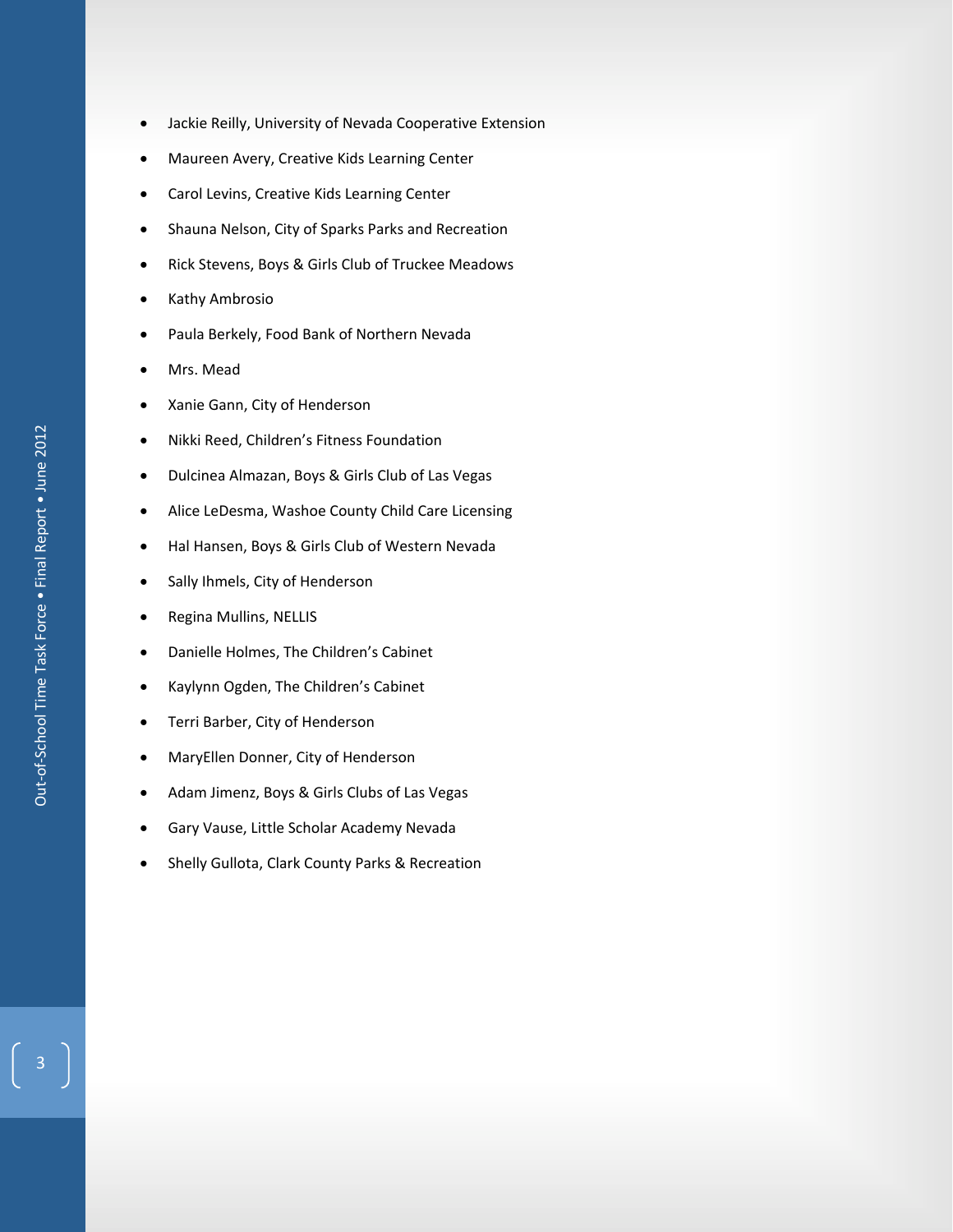# **Out-Of-School Time (OST) Programs**

Out-of-School Time (OST) programs operate ten hours or more per week on an on-going basis serving ages (K-12) children. OST programs provide regularly scheduled, structured and supervised activities where learning opportunities take place outside the typical school day. OST programs may occur before school, after-school, weekends, during seasonal and track breaks and holidays.

OST programs provide multiple activities. In this definition OST programs do not include single focused activities such as religious education classes, music lessons, sport leagues, tutoring, or school-based clubs. These single focused activities serve an important purpose but are not defined as OST programs.

# **Components of OST Programs**

#### **Settings**

OST programs include private and public programs operating in a variety of settings. Program settings include public facilities such as schools, libraries, parks and recreation or community centers, colleges and universities, as well as private facilities. Providers include school districts, municipalities, and national not-for profit organizations, local not-for-profit organizations, faith based organizations, and forprofit agencies.

#### **Funding & Support Mechanisms**

OST program funding differs across the state depending on the needs and demographics of the community being served. Programs may or may not charge a fee. Sources of program funding may include: tuition fees; federal, state and local grants; donations from businesses, foundations, religious affiliations, individuals' donors; as well as non-monetary donations.

#### **Activities**

OST programs deliver activities to promote positive youth development which may include but are not limited to the following: academic support; educational enrichment; STEM (science, technology, engineering and math), cultural and social development, recreation, sports, fitness and wellness, performing arts; tutoring and homework services, civic engagement, leadership skills, career exploration; service learning, college preparation, and development of the whole child.

#### **Staff**

OST programs require support staff with a variety of job titles and job descriptions. With the exception of administrative staff, most OST staff members are part-time and/or seasonal. Direct-line staffing may include: site leaders/program coordinators, youth development workers, youth workers/leaders, instructor, teachers, college students, recreation leaders/specialist, teacher assistants, childcare worker, as well as student workers (high school students) and volunteers.

# **Challenges for OST Programs in Nevada**

The challenges that school-age OST Task Force have in regards to OST program regulations include:

- ! Crafting regulations that are flexible enough to apply to the wide range of OST programs,
- ! Determining which regulations should apply to specific programs,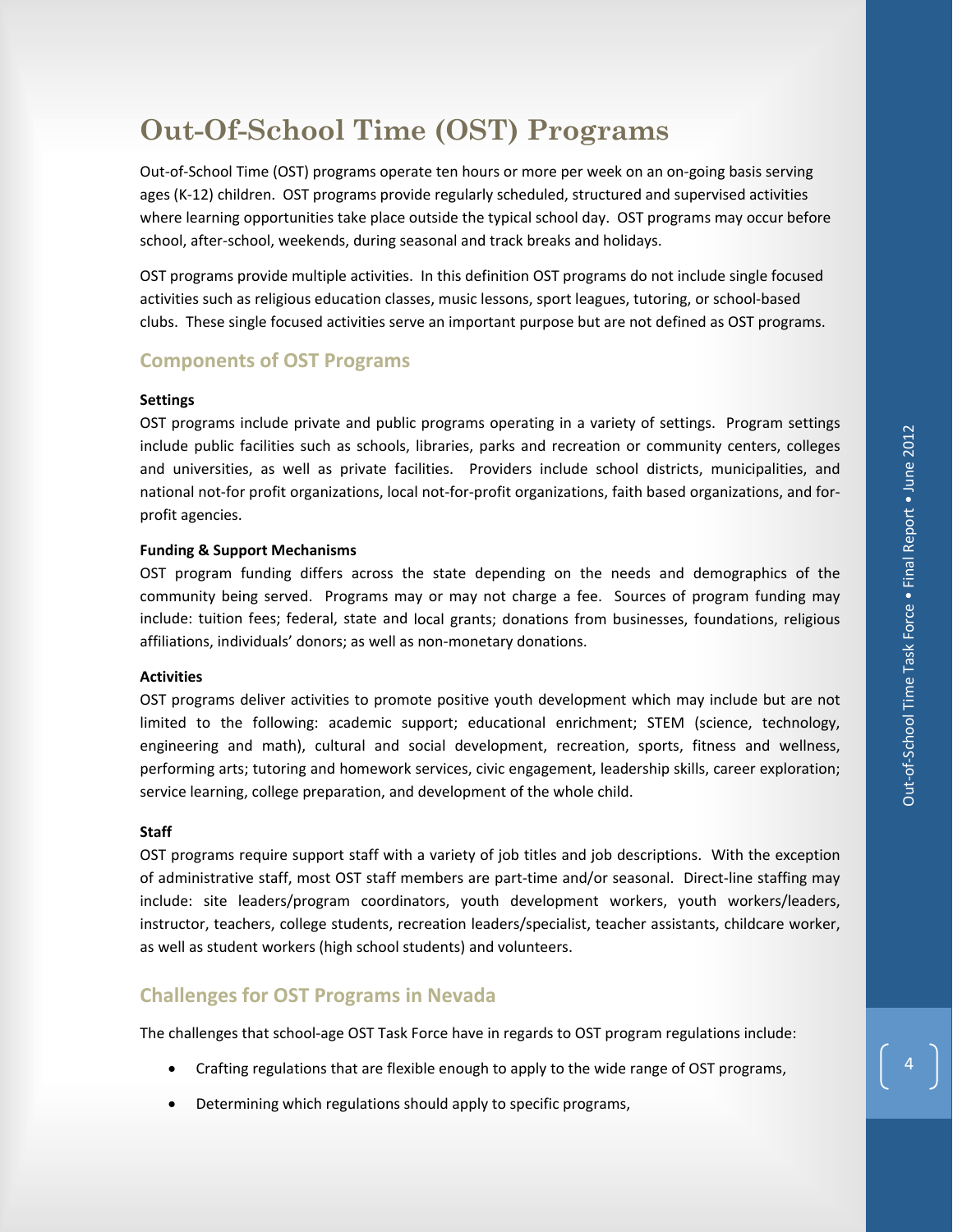- ! Determining staff qualifications requirements,
- Developing child-staff ratios based on activities that are offered and by what type of staff,
- . Applying regulations to various program activities as they relate to the space and conditions,
- ! Determining how the standards would apply to certain programs and settings,
- ! Acknowledging barriers that some programs face,
- Determining physical space requirements,
- . Determining if providers have authority over the space that they operate in,
- Determining if regulations be tied to all children or specific ages,
- . Assessing activity requirements and which support positive youth development,
- ! Developing statewide quality standards that apply to OST time programs, and
- ! Addressing the perspectives of multiple sponsors and purposes of afterschool programs.!!!

The state licensing requirements originally were developed to meet the needs of younger children, mostly from birth to age five, in center and home-based settings. The regulations that are designed with the younger population become more complex to adapt for OST programs. The Task Force Members and those who participated in the meetings have come to the conclusion that the standards should be used in a pilot program to develop appropriate guidelines for school-age children and youth.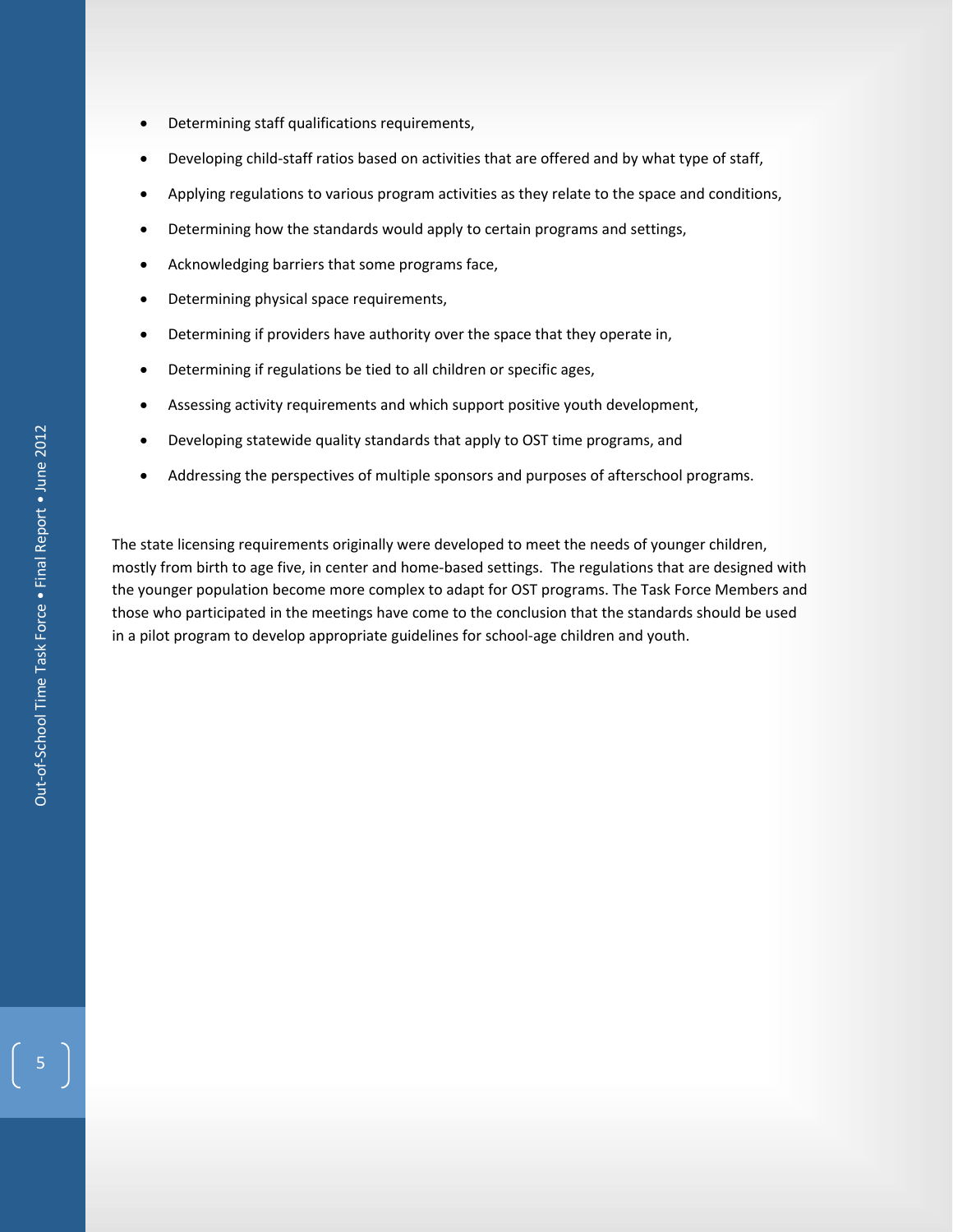# **Task Force Recommendations for School-Age (K-12) OST Programs**

The OST Task Force members have reviewed other state and national standards, as well as licensing regulations for school-age OST programs. The following are the Task Force recommendations for background checks, licensing, further development of OST quality standards, pilot of OST Quality Standards, and an OST Quality Standard Committee, and an 18-month implementation timeline.

# **Background Checks**

Background checks: All organizations must do a background check to exclude those who have a criminal record involving children's safety. Guidelines and exclusions for employment will follow NRS 432A.170. Organizations background checks must meet the following criteria of either A or B:

A: Organizations must have criteria and standards for background checks in place approved by the Bureau of Child Care Services.

B: If an organization does not have this criteria or process in place they must complete background checks through a larger organization approved by the Bureau of Child Care Services.

Proposal to the LCB Director and Governor in regards to Out-of-School Time Programs:

- . The Out-of-School Time Task Force recommends that the above-mentioned Quality Standards be piloted in a variety of OST Programs throughout Nevada. We recommend that these pilots are tracked and documented. Results are to be reported to a follow up Task Force.
- The Out-of-School Time Task Force does not recommend that at this time the Bureau of Child Care services regulate Out-of-School Time Programs.

The OST Time Task Force recommends the creation of a follow up task force or group to review evidence found through the pilot of Quality Standards OST Programs.

## **Licensing**

It is recommended at this time that OST programs remain temporarily exempt from childcare licensing until the end of the pilot programming (February 2014). It was determined that a framework does not exist for school-age programs to effectively create regulations that would ensure quality programming. Instead, it is recommended that quality standards, as defined by the Task Force, are piloted in a variety of programs and tracked by an OST Quality Standards Committee. The Committee will put forward recommendations for regulations of OST programs to the Governor and Legislative Council Bureau by March 1, 2014 (see recommendations on Quality Standards and OST Quality Standards Committee below).

In regards to the Nevada Administrative Code (NAC), the following regulations will be a priority in the OST Quality Standards Pilot: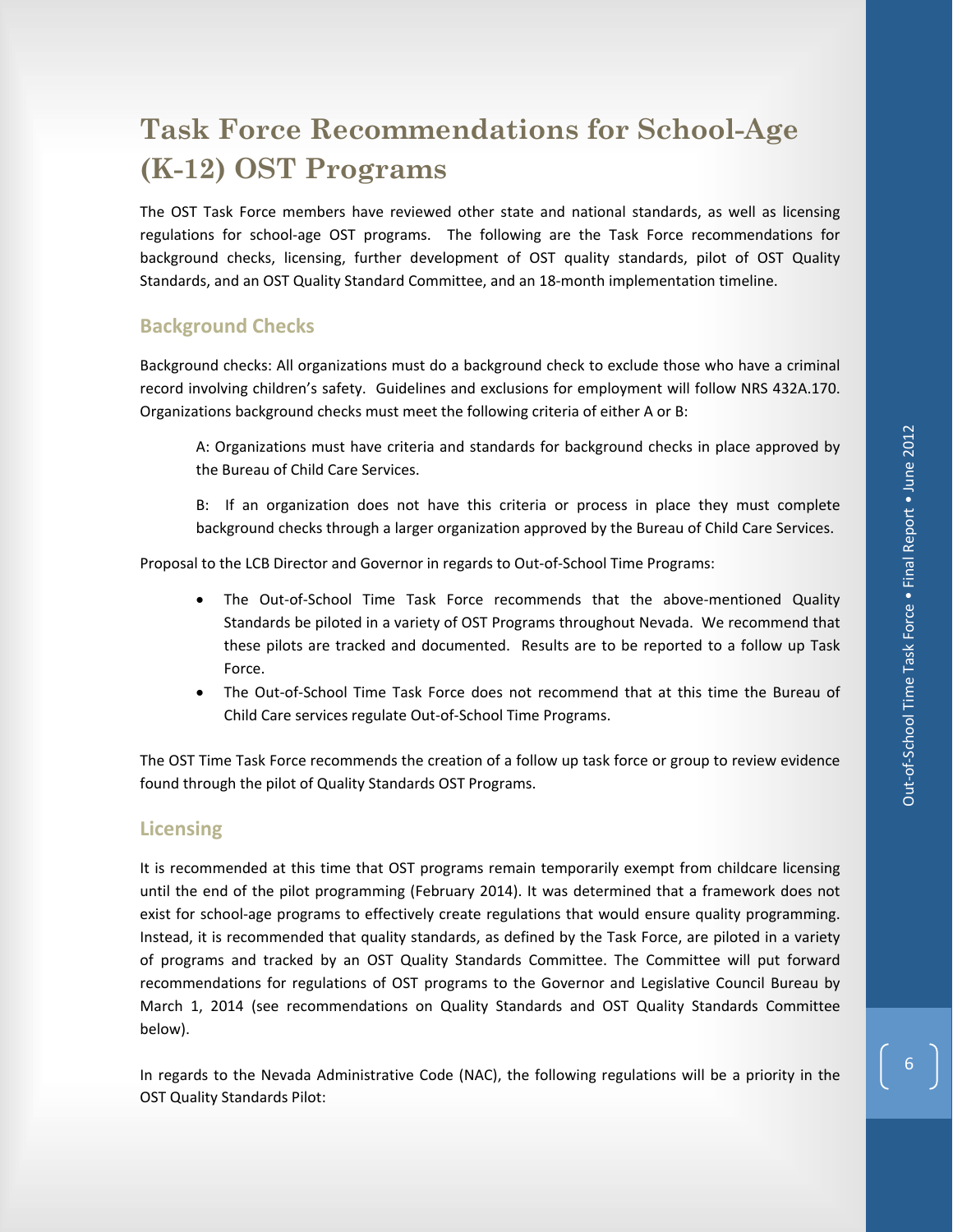- **Program Ratios:** Out-of-School Programs will follow a 1 staff : 20 participant ratio.
- ! **Indoor Space Usage:** It is not recommended for OST Programs to be required to provide a certain square footage of space per child. However, it is recommended that OST programs do properly use space in accordance with program activity and provide proper equipment for the amount of participants in the program.
- **Outdoor Play Space:** It is not recommended for Out-of-School Time Programs to be required to provide a certain square footage of enclosed, shaded space per participant. However, it is recommended that OST programs do properly use space in accordance with the activity. It is also recommended that proper equipment is maintained and checked regularly for safety. When shade structure is not available, OST programs must provide participants with an option to be inside or outside.

# **OST Quality Standards**

The OST Task Force has spent the last six months reviewing other state and national standards for schoolage OST programs. The Task Force has determined the OST Standards will include components in the following areas (I) Human & Community Relationships, (II) Health, Safety & Security, (III) Program Management, (IV) Diversity & Inclusion, (V) Professional Development, and (VI) Environment & Curriculum. The OST Quality Standards are included at the end of this document.

The OST Task Force has determined that there are many types of OST programs that maintain different elements of the drafted OST school-age standards. The opportunities for staff professional development for OST programs is limited and not linked directly to the school-age standards. The opportunity to educate program staff, school administration, and parents is crucial to guiding programs to increase quality and link opportunities for student success beyond the traditional school day.

# **OST Quality Standards Pilot**

The OST Task Force recommends that the Quality Standards be piloted in a variety of OST programs. This pilot of the OST Standards will take place in a variety of OST programs (a minimum of 12 programs representing north, south and rural Nevada). All OST organizations will be encouraged to participate in the pilot. OST programs participating in the pilot will agree to track and report the implementation of the standards in their programs. The minimum amount of time to participate in the pilot should be no less than 6 months. The pilot of programs will include but not be limited to the following types of programs:

- School Districts
- For Profit
- Small Non-Profit
- National Non-Profits
- ! Faith Based
- Rural
- Programs for Older Youth

7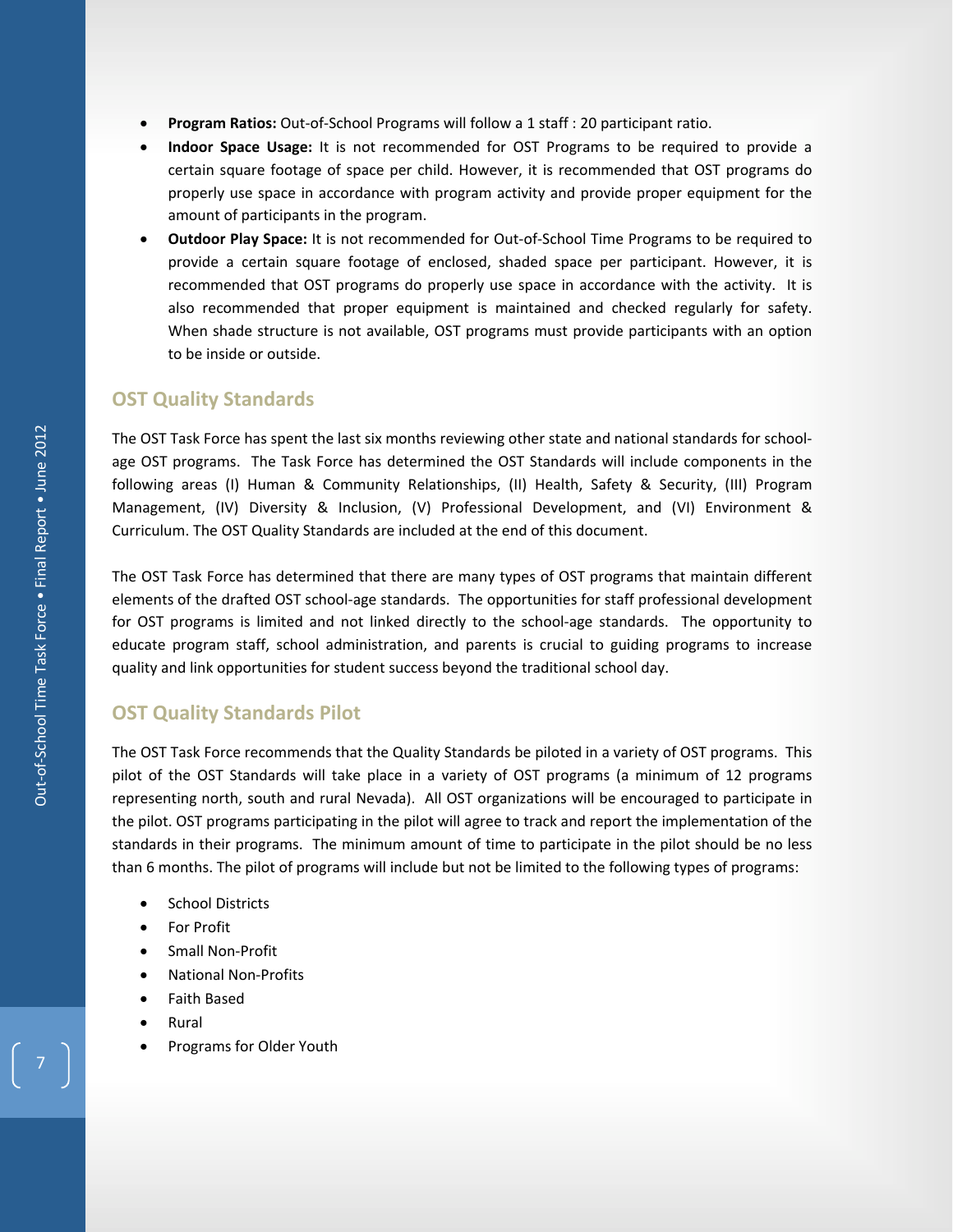The pilot of standards will allow the committee members and OST programs the opportunity to enhance the standards by developing a self-assessment tool, develop observable evidence examples and build outcomes for each of the standards. In addition, the process will allow piloting programs the opportunity to align the standards with national Quality Rating Improvement Standards (QRIS) and Competencies that many states and national funders are utilizing.

## **OST Quality Standards Committee**

It is recommended that an OST Quality Standards Committee be formed to monitor and make further recommendations as a result of the pilot project. During the pilot process, the OST Quality Standards Committee will collect information about which types of programs are implementing which standards.!! The Committee will meet approximately once a month for 18 months. Committee members must be willing to provide additional support toward the Committee between meeting dates. The OST Task Force recommends that the Committee complete the following work; however, the Committee may modify these objectives based on their work and progress:

- ! Create protocols for the implementation of the pilot the OST Standards in a variety of OST programs (a minimum of 12 programs representing north, south and the rural Nevada),
- ! Review the implementation process of the standards and make recommended changes as needed,
- ! Educate program staff, school administration, and parents regarding the OST Quality Standards and why standards are important in achieving student success,
- Create a self-assessment tool for programs to utilize that has specific indicators linked to the OST Quality Standards. The tool will include observable evidence examples and specific outcomes for each of the standards that will be linked to quality and expanded learning opportunities. The tool will also help OST programs identify areas for improvement, and
- ! Determine appropriate regulations for OST programs.

Communications with committee members will take place in person, phone, videoconference, or through e-mail or other on-line options. The OST Quality Standards Committee will have support and guidance from the State Childcare Licensing Division and Washoe County Licensing Division.

It is recommended that the committee be composed of a minimum of 13 and maximum of 15 representatives; some of the original OST Task Force members and some new members. It is also recommended that the individuals are chosen based on their work within the OST field and their willingness to commit to the 18-month plan (see timeline below). The Task Force also recommends that a faith-based organization and at least two parents from different regions in Nevada participate on this committee. At this time, individuals who stated that they would be willing to participate on the OST Quality Standards Committee are:

- . Mike Wurm, Representing all Boys & Girls Clubs in Nevada
- ! Denise Benson, Representing Public Schools in Nevada
- Magdalena Martinez, Representing Nevada System of Higher Education
- Carol Levins, Representing For-Profit OST Programs
- . Danielle Bowen, Representing Non-Profit Supporting OST programs

 $\overline{\mathbf{8}}$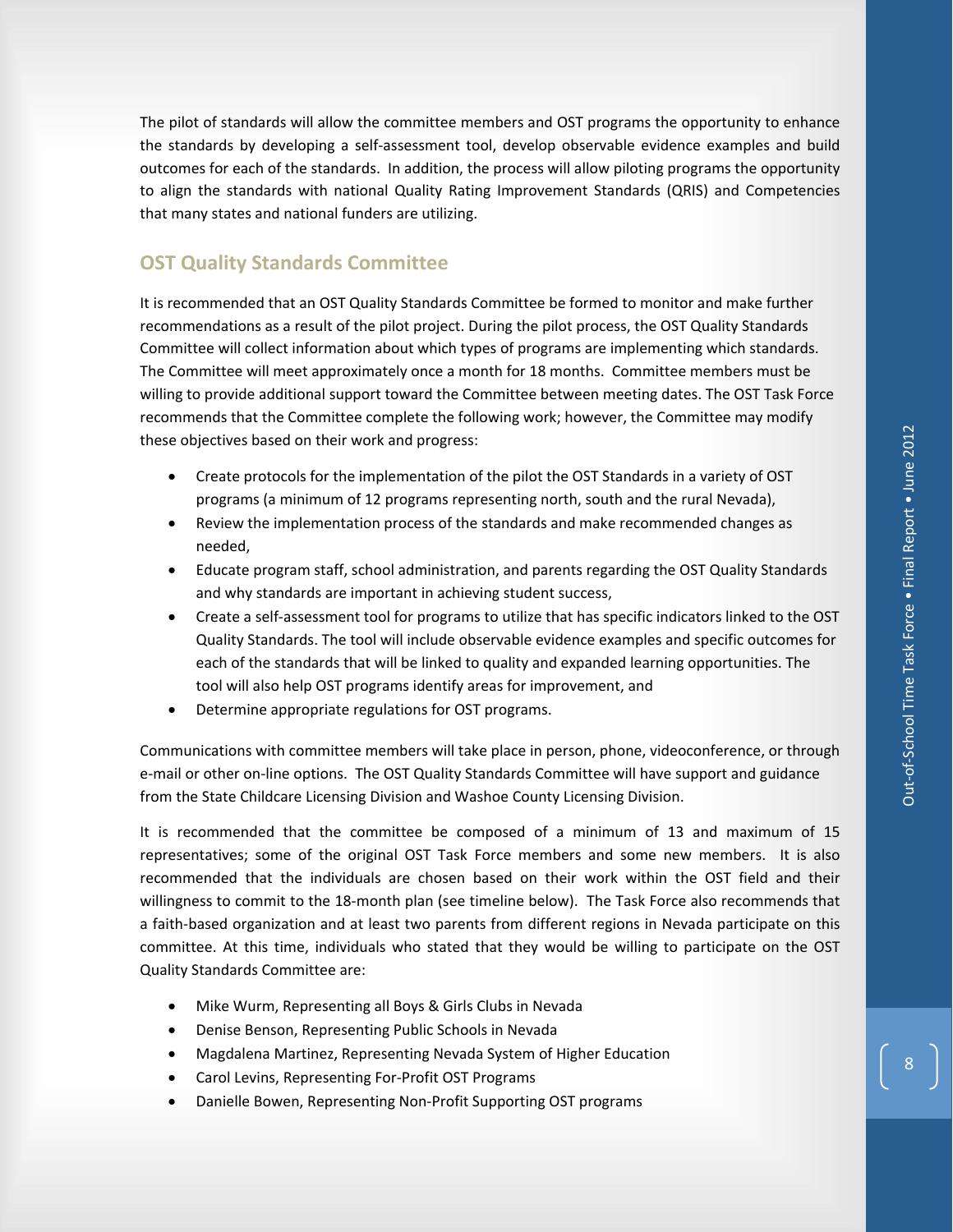- . Beth Kolacki, Representing National Non-Profits
- ! Marty Elquist, Representing agency that provides OST Resource & Referral
- ! Jackie Reilly, Representing University of Nevada Cooperative Extension
- . Julie Willis-Leon, Representing small non-profits
- **.** Renee Caudill, Representing parents
- Shaun Griffin, Representing Rural programming
- ! Shelly Gullota, Representing County Parks and Recreation Programs
- $\bullet$  Molly Walt, Representing Local Government Agencies

Support from the Childcare Licensing Departments has been agreed upon from:

- ! Melissa Faul, State Childcare Licensing
- . Alice LeDesma, Washoe County Licensing

# **18 Month Implementation Timeline**

The OST Task Force is suggesting the following timeline that would being August 2012 and end February 2014. The Quality Standard Committee will review the timeline and tasks to determine to process of implementation.

#### August—September 2012

- Release of the OST Quality Standards
- Target and Contact programs to participate in the pilot study
- Review national self-assessment tool that programs can use to document the various components of the Standards
- ! Provide resources on implementing the OST Quality Standards.

#### October—January 2013

- Provide resources on implementing the OST Quality Standards.
- Adopt a statewide assessment tool aligned with the OST Quality Standards
- Programs will complete the self-assessment tool for their program and give information to the Committee
- Committee members continue to review national initiatives for school-age programs to align with standards, professional development and assessment tools

#### January—June 2013

- ! Committee members will review each of the six standard areas with the programs that are participating in the pilot and make recommended changes/additions to the standards!!
- ! Review and edit the assessment tool through the process
- ! Target and contact programs that offer summer break programs to participate in the OST pilot
- ! Educate parents, programs & public on the pilot progress and the OST Quality Standards
- . Summer break programs will start the self-assessment tool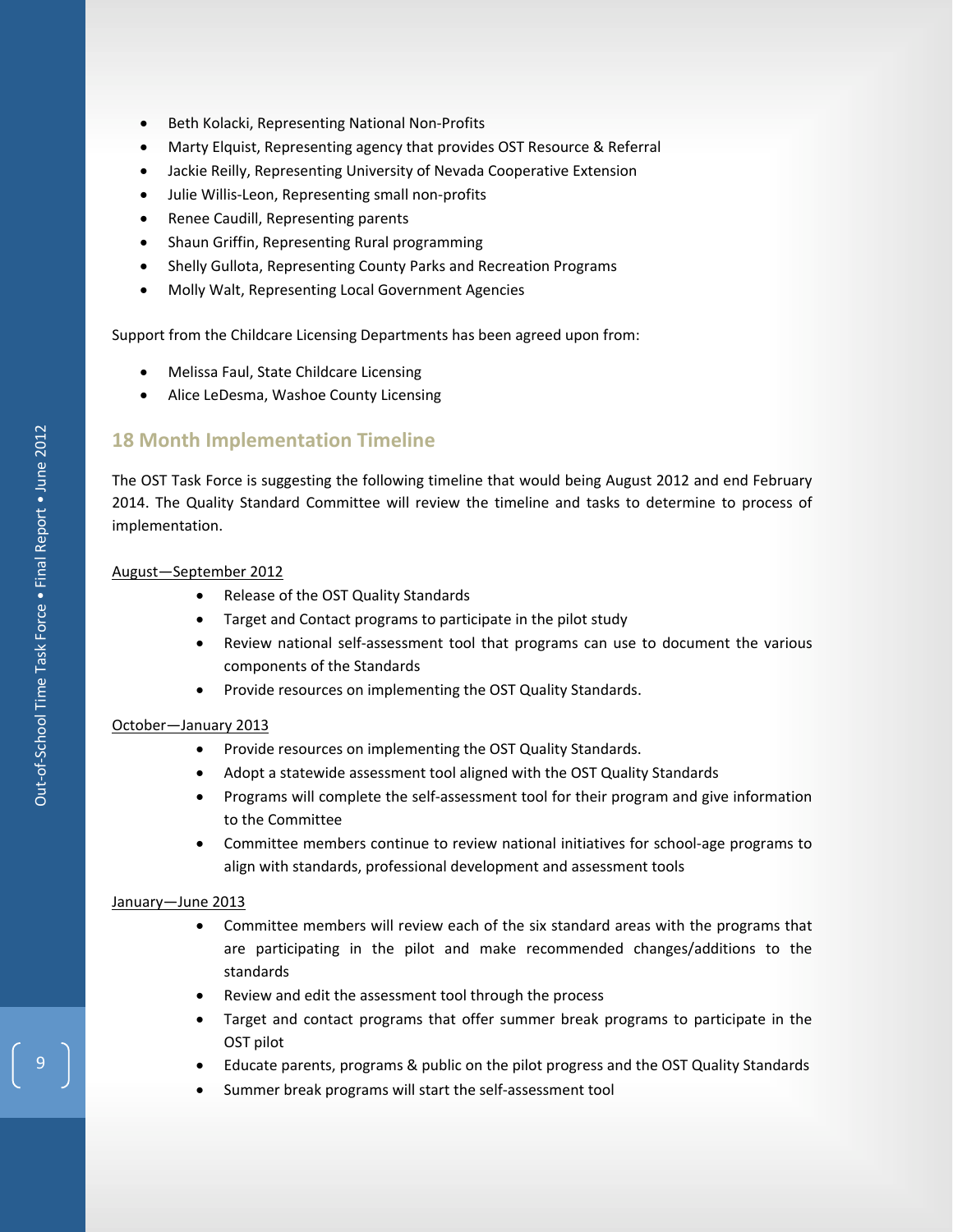#### June—September 2013

- . Pilot the latest version of School-Age Standards for summer break programs
- ! Educate parents, programs & public on the pilot progress and the OST Quality Standards
- ! Continue to review, monitor the pilot programs to determine standards and the assessment tool, and identify which standards should or should not be regulated

#### September—December, 2013

- Make recommendations regarding which standards should or should not be regulated
- Determine how programs are going to continue to strive for high quality

#### January—February 2014

- ! Edit and recommend state standards for OST programs based on the pilot programming, national movement towards quality, and effective programs
- ! Determine regulatory guidelines for OST programs to align with increasing quality programming
- . Determine the needs and gaps of services and support
- Submit the final report to LBC and the Governor for implementation of the OST Standards and / or regulations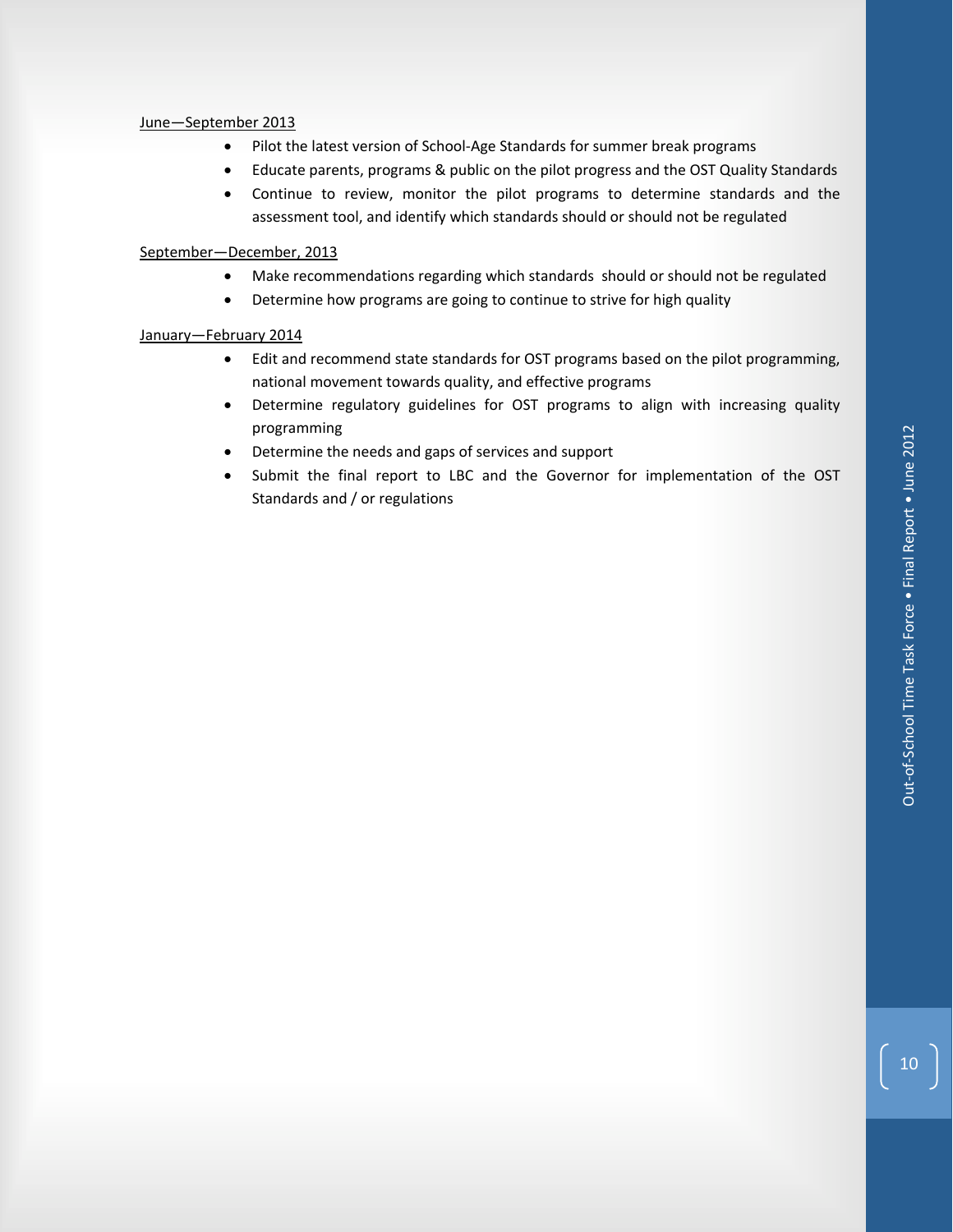# **What are Quality Standards?**

Quality programs result in positive outcomes for children and youth in school age programs. Quality standards and indicators capture the practices that have been demonstrated, through research and best practices that lead to quality programs.

The Standards are designed to describe the current best practices in OST time programs for children and youth between the ages of five to 18.

- ! Provide common language for all stakeholders across the state.
- ! Guide for practitioners, parents, participants, funders and policymakers to what quality should look like in out-of-school time programming.
- . Be all inclusive; acknowledge the diversity in programming across the state of Nevada.
- ! Allow for continuous discussion regarding the status of OST programming and identify the next steps for the future of out-of-school time programs in Nevada.

# **What are the Goals for Quality Standards?**

- . Broadly define what quality out-of-school time programming looks like.
- Serve as a foundation for decision and practices in all settings and programs.
- ! Establish a set of standards that support the professionalization of the child and youth development field.
- ! Developed based on documented research and effective practice.
- Provide an ongoing framework to advance the field and the quality of programs offered.

# **Who are Quality Standards for?**

Quality Standards are for OST programs that work with children and youth in group settings, where children participate on a regular basis, and where the goal of the program is to support and enhance the overall development of the child. Some examples of these programs are: private, for-profit, faith-based, school districts, non-profit programs serving children during out-of-school time hours (before, after, breaks and holidays).

# **How Can Quality Standards be Used?**

- Assess the quality of the program through self-assessment and determine areas to work on for quality improvement.
- ! Identify specific areas of need for future professional development training and education.
- ! Assist higher education and training institutions in coordinating and designing course content.
- ! Develop and implement federal, state and local policies that will enhance the professionalism of the field.
- ! Create a framework for schools, communities and programs to determine what a quality OST program looks like and how it can have positive results for children and youth.
- Tool for parents/guardians and youth to identify quality programming.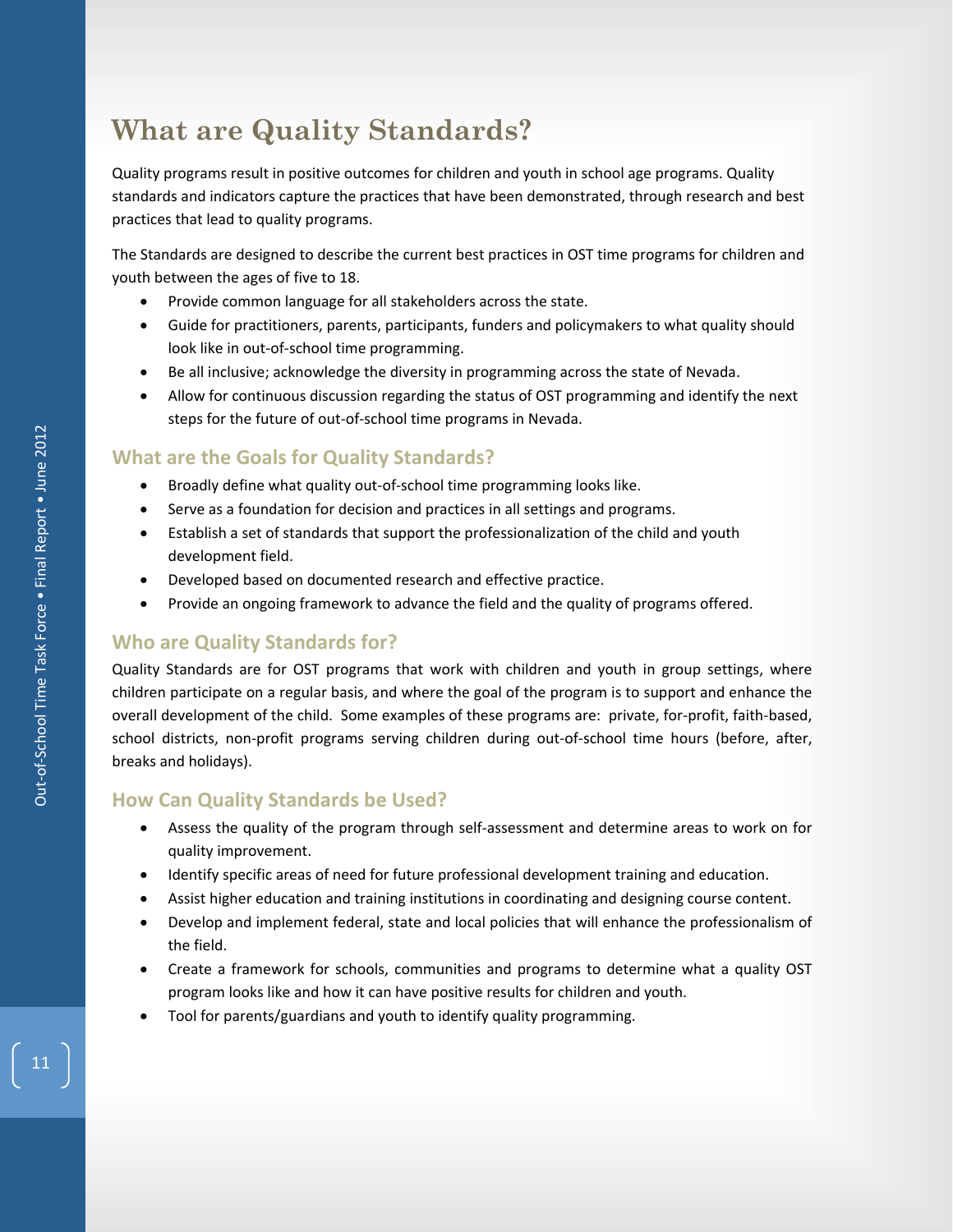# **OST Quality Standards for Nevada**

# **I. Human and Community Relationships**

A quality program fosters relationships by developing them intentionally and carefully. Relationships build the positive foundation for healthy social and emotional development.

# **A. Quality programs develop, nurture and maintain positive relationships and interactions among staff, participants, parents and community.**

- 1. Staff respects and communicates with one another and models positive adult relationships.
- 2. Staff interacts with families in a comfortable and welcoming manner.
- 3. Staff communicates with families concerning the wellbeing of the children & youth.
- 4. Staff partner with schools and other agencies that benefit children & youth.
- 5. Staff interacts and responds appropriately to the individual needs of the children & youth with acceptance and appreciation.
- 6. Staff uses positive guidance techniques with children & youth.
- 7. Staff creates an environment where children & youth feel emotionally and physically safe and are able to receive support from a caring adult if needed.
- 8. Staff is engaged with children & youth.
- 9. Staff makes children & youth feel welcome and comfortable.

# **B. Quality programs provide opportunities for children & youth to actively participate in positive relationship development.**

- 1. Children & youth are treated with respect and listened to what they are saying.!!
- 2. Children &youth are encouraged to interact with each other in positive ways.
- 3. Children & youth are encouraged and guided to take leadership roles without staff taking control.
- 4. Children & youth are supported and guided to take their own initiative to make informed and appropriate choices.

# **C. Quality programs establish strong partnerships with families and communities to fully support children and youth.**

- 1. Program utilizes school and community resources.
- 2. Program provides families with information about community resources.
- 3. Program provides opportunities for interactions with families and school to fully support 3. Program provides opportunities for interactions with families and school to fully support children & youth.!!
- 4. Program has policies to ensure family involvement and communication.

# **II. Health, Safety and Security**

A quality program focuses on the health, safety and security of the children and youth. Quality Programs ensure that children, youth and families feel comfortable and safe within the program structure.

 $\boxed{12}$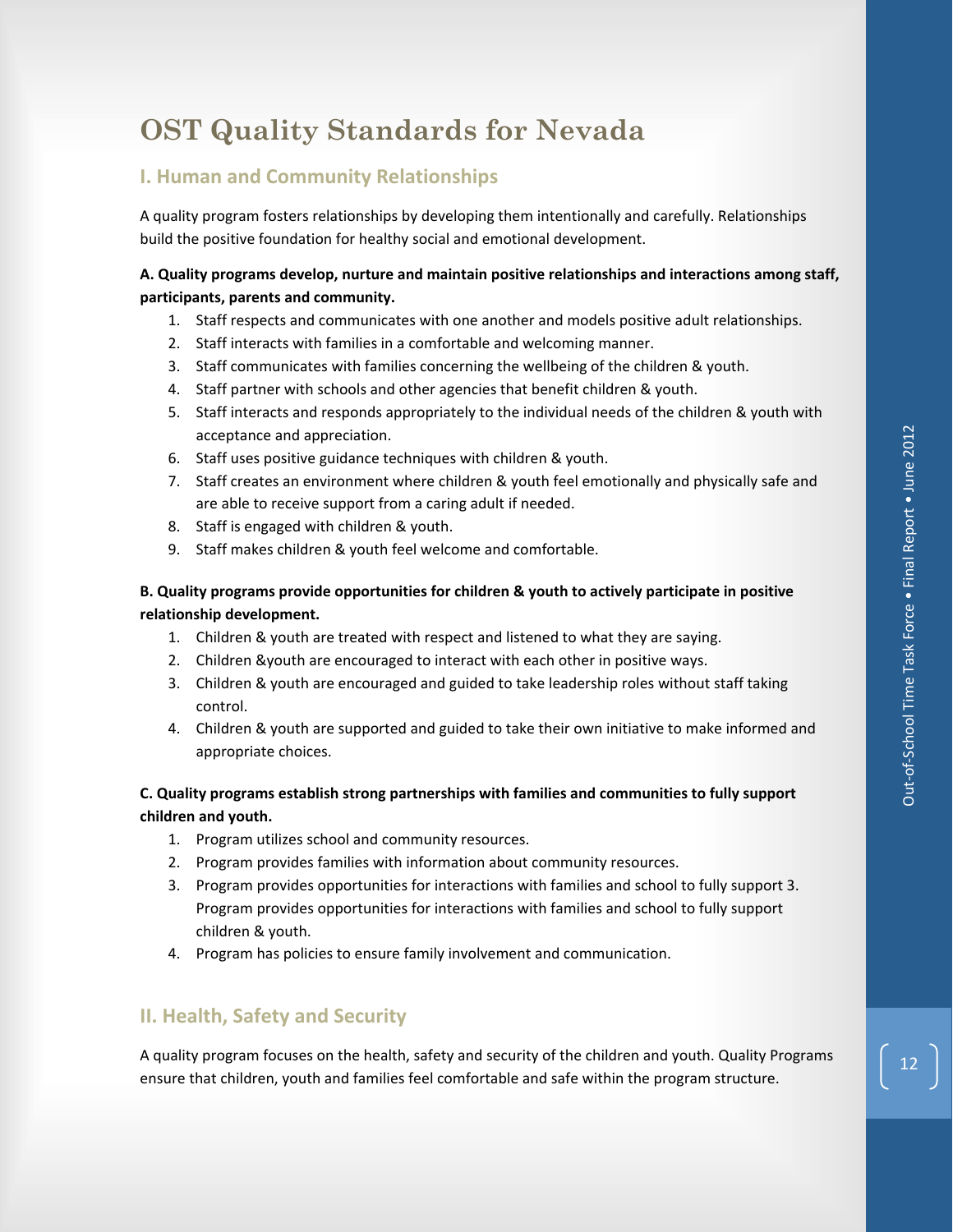**A.!!Quality programs have written policies and procedures that are provided to staff and families that promote the health and well being of staff, families, children and youth.**

- 1. Provides a welcoming environment that safeguards and promotes the health and safety of children and youth.
- 2. Program has a policy that promotes healthy snacks/meals and water is easily accessible to children and youth. If serving snacks/meals the programs must meet the guidelines for United States Department of Agriculture Standards, as well as, local & state guidelines for food preparation and service.
- 3. Program has policies and procedures that staff are trained on to ensure the cleanliness of the environments that youth come in contact with.
- 4. Program has a health policy to include but not limited to medication distribution, immunizations, dietary restrictions, allegories or other health concerns, and also regulations that prevent the spread of illness (including hand washing).
- 5. Program has a wellness policy that promotes good nutrition, nutrition education, and physical activities.
- 6. The program encourages a schedule that has a balance of activities that may include active and quiet activities, large group, small group and individualized activities.

# **B.!!Quality programs have written policies and procedures that are provided to staff and families that ensure the safety and well being of staff, families, children and youth.**

- 1. Program has procedures in place for emergency preparedness including drills and safety plans.
- 2. Maintains accurate and accessible records of children and youth. Staff are made aware of any special health needs of children.
- 3. Internet safety procedures are in place if appropriate.
- 4. Staff is trained in first aid and CPR; safety equipment is accessible.
- 5. Program has training and procedures for recognizing and reporting suspicion of child abuse/neglect, bullying, and suicide prevention.
- 6. Staff supervises children and youth according to their abilities, ages, and needs.
- 7. Staff makes daily inspections of grounds, facility, and equipment for potential hazards and safety hazards are corrected.
- 8. Program has policies to address safety issues both on and off-site relative to programming.
- 9. Program has health permits as required by local State, and or County agencies.
- 10. Medicines and hazardous materials are identified as such and kept in a secured and locked place away from children/youth.

## **C.!!Quality programs have written policies and procedures that are provided to staff and families that ensure the security of staff, families, children and youth.**

- 1. Program has procedures in place to manage arrival, dismissal, and pick-up procedures including written parent acknowledge and permission
- 2. Program has policy that addresses security and safety procedures for both on and off-site, including transportation. (First aid kits, emergency contacts and release information).
- 3. Procedures are in place for staff to track participant's movements from one location to another.
- 4. Staff supervise and are identifiable to children and youth at all times.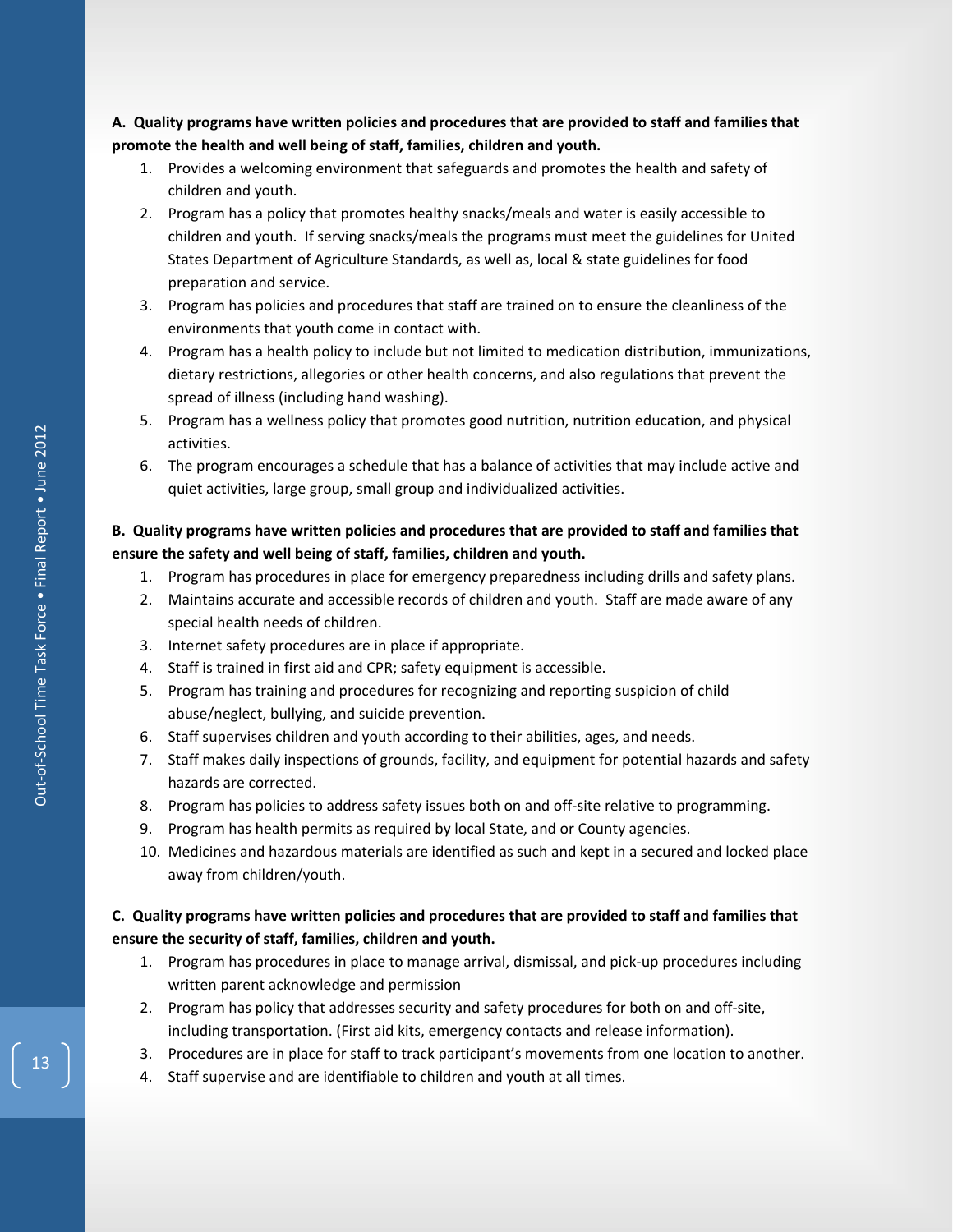# **III. Program Management**

A quality program has a vision/mission and a plan for increasing capacity that supports continuing growth.

**A.!!Quality programs have a defined infrastructure that supports intentional planning and ensures smooth program operations.!!The program procedures that includes the following items:**

- 1. Program has a system for the collection of attendance data.
- 2. Program has clear participant behavioral and performance expectations.
- 3. Program maintains all required documents.
- 4. Program has complete enrollment information on all children and youth.
- 5. Program has necessary insurance, licenses and complies with all government mandates.
- 6. Program has sound fiscal management including a budget and fiscal tracking system.
- 7. Program maintains a posted activity schedule.
- 8. Program has goals and objectives.
- 9. Program has written policies and procedures that are provided to participants, staff, and parents.
- 10. Program planning involves staff, families and participants.
- 11. Program has a system for program evaluation that includes all stakeholders.
- 12. Programs determine staff levels of responsibility that includes: program designated staff to administer the program, oversee its daily operations, and to supervise children and youth.

### **B.!!Quality programs provide positive working conditions for staff and supervision, support and feedback.!!!The program has procedures that includes the following items:**

- 1. Administration has systems and procedures in place to communicate regularly with staff.
- 2. Administration has determined salary structure and benefits for their program staff.
- 3. Administration recruits, hires and retains program staff who reflects the diversity and culture of the community in which the program operates.
- 4. Administration has sufficient staff to maintain required staff/participant ratios to meet the needs of children and youth.
- 5. Administration ensures that all staff are professionally qualified to work with children and youth.
- 6. Administration ensures that staff have received a comprehensive orientation, written policies and procedures, are trained on program procedures and are encouraged to seek support.
- 7. Administration supports regular staff meetings.
- 8. Administration provides continuous supervision and feedback including written periodic performance evaluation, which may include a self-assessment tool.

## **IV. Diversity and Inclusion**

A quality program respects and supports the diversity of the children, youth and families. A quality program seeks opportunities to be a part of the larger community and to embrace the strengths of all of the participants.

**A.!!Quality programs have written policies and procedures provided to staff and families, that ensure the inclusion of children and youth regardless of developmental needs or cultural background.**

1. Program has program related materials that are culturally sensitive and anti-bias.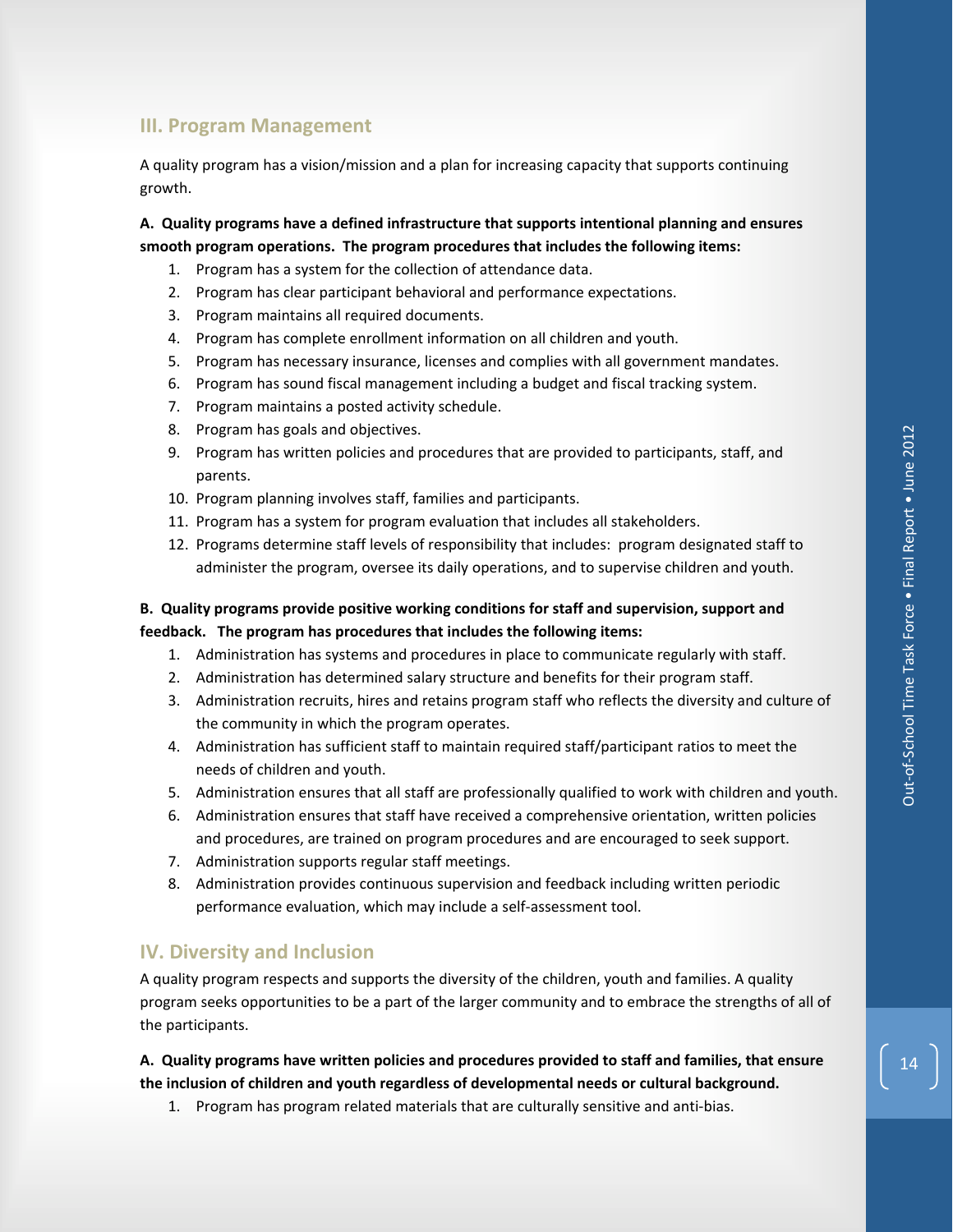- 2. Program policies and services are inclusive to all populations based on reasonable accommodations.
- 3. Program has materials that are usable by children with a wide range of abilities or special needs.
- 4. Families and other stakeholders participate in creating program's policy.

**B.!!Quality programs have written policies and procedures provided to staff and families that promote opportunities for acceptance, celebration and inclusion of all families, children and youth in the program.**

- 1. Program and staff are sensitive and responsive to the special needs, culture and language of families and participants.
- 2. Staff provides opportunities for children and youth to express their ideas, concerns and opinions.
- 3. Staff demonstrates sensitivity to cultural and individual values in family systems.
- 4. Program environment, both indoors and outdoors when applicable, is accessible to all children and youth served.

# **V.!!Professional Development**

A quality program has staff with both the academic and experiential knowledge that is needed to successfully do their job. On going recruitment and development plans ensure that staff has the required credentials and knowledge to meet the needs of the children and youth in their programs.

# **A.!!Quality programs have written policies and procedures provided to staff and families that promote and support ongoing staff professional development.**

- 1. Program has a plan for staff development. Staff will receive ongoing supervision and feedback as related to training and professional development implementation.
- 2. Program complies with applicable state training regulations.
- 3. Staff is encouraged to become members of a professional development organization.
- 4. Administration provides staff with training relevant to their job to include but not limited to: child health and safety, child abuse and neglect, bullying, First Aide/CPR, conflict mediation, guidance and discipline, age appropriate expectations, Americans with Disabilities Act Compliance, employee rights, and employee safety.
- 5. Supervisors and administrators receive training in program management, staff supervision, and employee evaluation.
- 6. Staff receives ongoing supervision and feedback that includes written performance reviews on a timely basis. Staff receives ongoing feedback as related to training and professional development implementation.
- 7. Regularly scheduled staff meetings are held to review policies and procedures and provide updates as needed.

# **VI. Environment and Curriculum**

A quality program provides a wide range of activities and experiences that support all stages of physical, social and cognitive growth and development.

#### **A.!!Quality programs support staff efforts to plan and implement intentional program activities.**

 $\begin{bmatrix} 15 \end{bmatrix}$